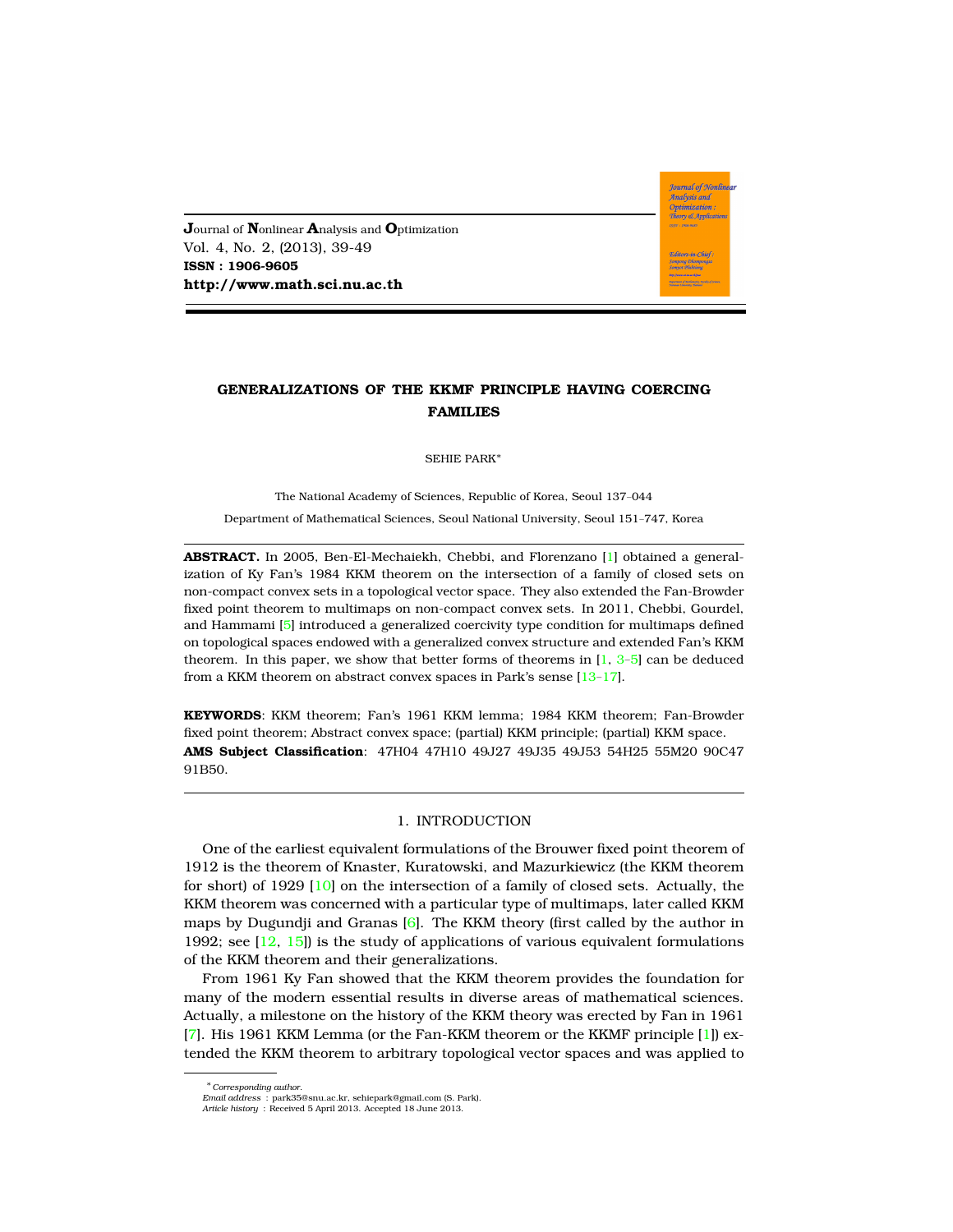various problems in his subsequent papers. Moreover, his lemma was extended in 1979 and 1984 [\[8,](#page-9-8) [9\]](#page-9-9) to the 1984 KKM theorem with a new coercivity (or compactness) condition for noncompact convex sets with new applications; see [\[12,](#page-9-6) [15\]](#page-10-1).

In 2005, Ben-El-Mechaiekh, Chebbi, and Florenzano [\[1\]](#page-9-0) obtained a generalization of the 1984 KKM theorem for KKM maps admitting a coercing family, and gave several deep examples of the family related to an exceptional family, an escaping sequence, an attracting trajectory, and others. They also extended the Fan-Browder fixed point theorem to multimaps on non-compact convex sets. Their generalizations of the KKM theorem is applied by Chebbi to some minimax inequality and equilibria in [\[3\]](#page-9-2) and to some quasi-variational inequalities in [\[4\]](#page-9-10). Moreover, Chebbi, Gourdel, and Hammami in 2011 [\[5\]](#page-9-1) introduced a generalized coercivity type condition for multimaps defined on topological spaces endowed with a generalized convex structure and Fan's KKM lemma.

Since 2006, the present author initiated the KKM theory on abstract convex spaces and obtained very general forms of KKM type theorems in [\[18,](#page-10-2) [19\]](#page-10-3). Moreover, in a recent paper [\[21\]](#page-10-4), we introduced several generalizations of the 1984 KKM theorem and some known direct applications in order to reveal the close relationship among such generalizations. As a continuation, in the present paper, we show that some better forms of the KKM theorem, the fixed point theorem, and other results in  $[1, 3-5]$  $[1, 3-5]$  $[1, 3-5]$  $[1, 3-5]$  can be deduced from a KKM theorem on abstract convex spaces in the sense of the author [\[13](#page-9-3)[–23\]](#page-10-5).

In Section 2 of this paper, we introduce the recent concepts of abstract convex spaces and partial KKM spaces. We also introduce one of the recent versions of general KKM type theorems in our previous works  $[18-23]$  $[18-23]$ . Section 3 is devoted to generalize the coercivity type conditions in  $[1]$  and  $[5]$ . In Sections 4 and 5, we show that better forms of main theorems in these two papers  $[1, 5]$  $[1, 5]$  $[1, 5]$  can be deduced from a KKM theorem on abstract convex spaces in the sense of  $[13-23]$  $[13-23]$ . Finally, Section 6 deals with improvements of results of [\[3,](#page-9-2) [4\]](#page-9-10).

# 2. ABSTRACT CONVEX SPACES

Since 2006 we have introduced the concepts of abstract convex spaces, KKM spaces, and partial KKM spaces; see our recent works [\[17](#page-10-0)[–22\]](#page-10-6) and the references therein.

**Definition 2.1.** An *abstract convex space*  $(E, D; \Gamma)$  consists of a topological space E, a nonempty set D, and a multimap  $\Gamma : \langle D \rangle \to E$  with nonempty values  $\Gamma_A :=$  $\Gamma(A)$  for  $A \in \langle D \rangle$ , where  $\langle D \rangle$  is the set of all nonempty finite subsets of D.

For any  $D'\subset D$ , the  $\Gamma$ *-convex hull* of  $D'$  is denoted and defined by

$$
\mathrm{co}_{\Gamma} D' := \bigcup \{ \Gamma_A \mid A \in \langle D' \rangle \} \subset E.
$$

A subset  $X$  of  $E$  is called a  $\Gamma$ *-convex subset* of  $(E,D;\Gamma)$  relative to  $D'$  if, for any  $N \in \langle D' \rangle$ , we have  $\Gamma_N \subset X$ , that is, co $_\Gamma D' \subset X$ . In case  $E = D$ , let  $(E; \Gamma) := (E, E; \Gamma)$ .

**Definition 2.2.** Let  $(E, D; \Gamma)$  be an abstract convex space and Z a topological

space. For a multimap  $F : E \to Z$  with nonempty values, if a multimap  $G : D \to Z$ satisfies

$$
F(\Gamma_A) \subset G(A) := \bigcup_{y \in A} G(y) \quad \text{for all } A \in \langle D \rangle,
$$

then G is called a *KKM map* with respect to F. A *KKM map*  $G: D \to E$  is a KKM map with respect to the identity map  $1<sub>E</sub>$ .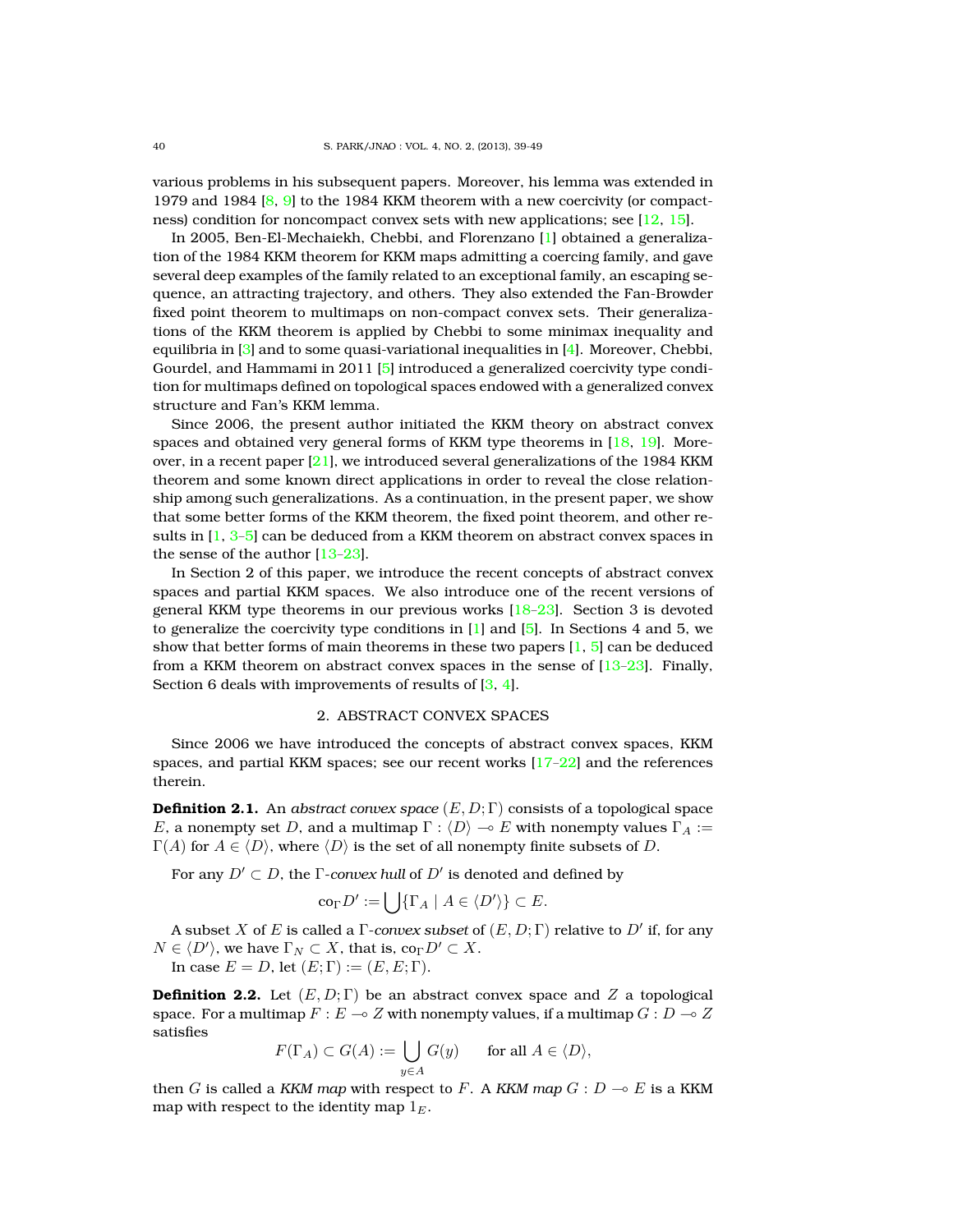A multimap  $F : E \multimap Z$  is called a  $\Re\mathcal{C}$ -map [resp., a  $\Re\mathcal{D}$ -map] if, for any closed-valued [resp., open-valued] KKM map  $G : D \to Z$  with respect to F, the family  ${G(y)}_{y\in D}$  has the finite intersection property. In this case, we denote  $F \in \mathfrak{RC}(E, D, Z)$  [resp.,  $F \in \mathfrak{RD}(E, D, Z)$ ].

Some remarks and examples on  $\mathfrak{RC}$ -maps and  $\mathfrak{RD}$ -maps can be seen in [\[13,](#page-9-3) [14\]](#page-10-7). In this paper, we need only the fact that any continuous function  $s : E \longrightarrow Z$ belongs to  $\mathcal{RC}(E, D, Z)$ .

**Definition 2.3.** The *partial KKM principle* for an abstract convex space  $(E, D; \Gamma)$  is the statement  $1_E \in \mathfrak{RC}(E,D,E)$ ; that is, for any closed-valued KKM map  $G: D \multimap$ E, the family  ${G(y)}_{y\in D}$  has the finite intersection property. The *KKM principle* is the statement  $1_E \in \mathfrak{RC}(E, D, E) \cap \mathfrak{RO}(E, D, E)$ ; that is, the same property also holds for any open-valued KKM map.

An abstract convex space is called a (*partial*) *KKM space* if it satisfies the (partial) KKM principle, respectively.

**Example 2.4.** The following are typical examples of KKM spaces. Others can be seen in  $[15-17]$  $[15-17]$  and the references therein.

(1) A *convex space*  $(X, D) = (X, D; \Gamma)$  is a triple where X is a subset of a vector space,  $D \subset X$  such that co  $D \subset X$ , and each  $\Gamma_A$  is the convex hull of  $A \in \langle D \rangle$ equipped with the Euclidean topology. This concept generalizes the one due to Lassonde [\[11\]](#page-9-11) for  $X = D$ .

(2) A *generalized convex space* or a G-*convex space* (X, D; Γ) is an abstract convex space such that for each  $A \in \langle D \rangle$  with the cardinality  $|A| = n+1$ , there exists a continuous function  $\phi_A : \Delta_n \longrightarrow \Gamma(A)$  such that  $J \in \langle A \rangle$  implies  $\phi_A(\Delta_J) \subset \Gamma(J)$ .

Here,  $\Delta_n$  is the standard  $n$ -simplex with vertices  $\{e_i\}_{i=0}^n$ , and  $\Delta_J$  the face of  $\Delta_n$ corresponding to  $J \in \langle A \rangle$ .

When  $X = D$ , a G-convex space is called an L-space; see [\[5\]](#page-9-1).

(3) A *space having a family*  $\{\phi_A\}_{A \in \langle D \rangle}$  or simply a  $\phi_A$ -*space* 

 $(X, D; {\phi_A}_{A\in\langle D\rangle})$ 

consists of a topological space  $X$ , a nonempty set  $D$ , and a family of continuous functions  $\phi_A$  :  $\Delta_n$   $\longrightarrow$  X (that is, singular *n*-simplices) for  $A \in \langle D \rangle$  with the cardinality  $|A| = n + 1$ .

A subset C of X is said to be  $\phi_A$ -convex with respect to a subset  $D' \subset D$  if for each  $B \in \langle D' \rangle$ , we have Im  $\phi_B := \phi_B(\Delta_{|B|-1}) \subset C$ .

For a  $\phi_A$ -space  $(X, D; {\phi_A})$ , the corresponding abstract convex space  $(X, D; \Gamma)$ with  $\Gamma_A := \phi_A(\Delta_n)$  for  $A \in \langle D \rangle$  with  $|A| = n + 1$  is a KKM space. This KKM space may not be G-convex.

We have the following diagram for triples  $(E, D; \Gamma)$ :

 $Simplex \Longrightarrow Convex subset of a t.v.s. \Longrightarrow Convex space \Longrightarrow H-space$  $\implies$  G-convex space  $\implies \phi_A$ -space  $\implies$  KKM space =⇒ Partial KKM space =⇒ Abstract convex space.

Consider the following related four conditions for a multimap  $G : D \to Z$  from a set  $D$  into a topological space  $Z$ :

(a)  $\bigcap_{y\in D} G(y) \neq \emptyset$  implies  $\bigcap_{y\in D} G(y) \neq \emptyset$ .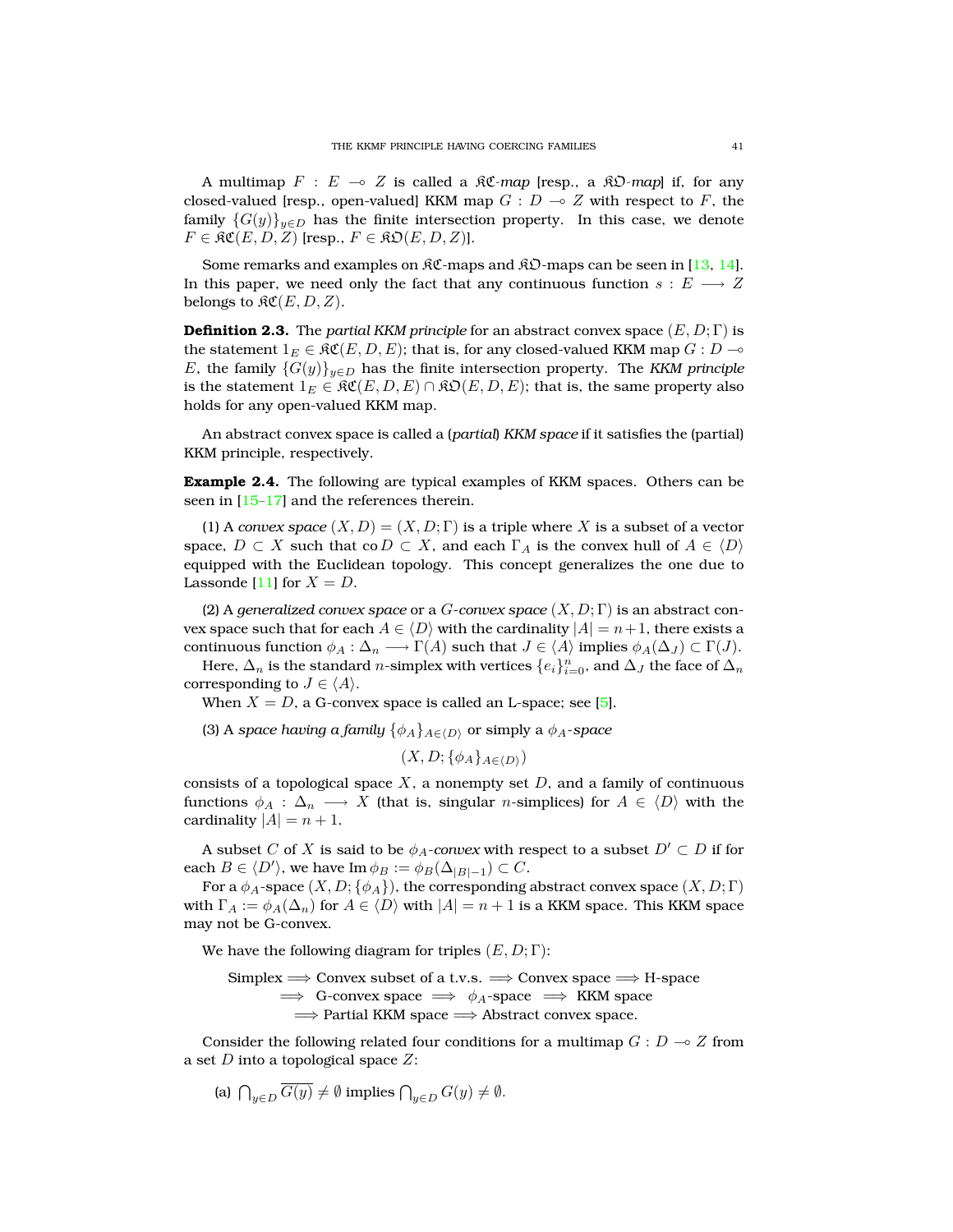- (b)  $\bigcap_{y\in D}G(y)=\bigcap_{y\in D}G(y)$  (G is intersectionally closed-valued).
- (c)  $\bigcap_{y\in D}G(y)=\bigcap_{y\in D}G(y)$  ( $G$  is *transfer closed-valued*).
- (d)  $G$  is closed-valued.

From the definition of  $\Re \mathfrak{C}$ -maps, we have a whole intersection property of the Fan type under certain "coercivity" conditions. The following is given in  $[18, 19, 21-23]$  $[18, 19, 21-23]$  $[18, 19, 21-23]$  $[18, 19, 21-23]$  $[18, 19, 21-23]$  $[18, 19, 21-23]$ :

<span id="page-3-0"></span>**Theorem 2.5.** *Let*  $(E, D; \Gamma)$  *be an abstract convex space,* Z *a topological space,*  $F \in \mathfrak{RC}(E, D, Z)$ , and  $G : D \to Z$  a map such that

(1)  $\overline{G}$  *is a KKM map w.r.t.*  $F$ *; and* 

(2) *there exists a nonempty compact subset* K *of* Z *such that either*

(i)  $K \supset \bigcap \{G(y) \mid y \in M\}$  *for some*  $M \in \langle D \rangle$ *; or* 

(ii) *for each*  $N \in \langle D \rangle$ *, there exists a* Γ*-convex subset*  $L_N$  *of* E *relative to some*  $D'\subset D$  such that  $N\subset D'$ ,  $\overline{F(L_N)}$  is compact, and

$$
K \supset \overline{F(L_N)} \cap \bigcap \{\overline{G(y)} \mid y \in D'\}.
$$

*Then we have*

$$
\overline{F(E)} \cap K \cap \bigcap \{ \overline{G(y)} \mid y \in D \} \neq \emptyset.
$$

*Furthermore,*

 $\Gamma(\alpha)$  *if*  $G$  *is transfer closed-valued, then*  $F(E) \cap K \cap \bigcap \{G(y) \mid y \in D\} \neq \emptyset$ *; and* 

( $\beta$ ) *if*  $G$  *is intersectionally closed-valued, then*  $\bigcap \{G(y) \mid y \in D\} \neq \emptyset$ *.* 

**Remark 2.6.** 1. Taking  $\overline{K}$  instead of K, we may assume K is closed and the closure notations in (i) and (ii) can be erased.

2. In a recent work  $[23]$ , we showed that a particular form of Theorem  $2.5$  for  $F = 1<sub>E</sub>$  unifies several important KKM type theorems appeared in history.

# 3. GENERALIZATIONS OF VARIOUS COERCING FAMILIES

In this section, we obtain generalizations of coercivity conditions considered in [\[1\]](#page-9-0) and [\[5\]](#page-9-1).

Let us begin with the following particular form of the condition (ii) in Theorem [2.5](#page-3-0) with  $sG : D \to Z$  instead of  $G : D \to Z$ :

**(I)** Let  $(E, D; \Gamma)$  be an abstract convex space,  $G: D \to E$  a multimap, Z a topological space, and  $s : E \longrightarrow Z$  a continuous map such that

(C) there exists a nonempty compact subset K of Z such that, for each  $N \in \langle D \rangle$ , there exists a compact Γ-convex subset  $L_N$  of E relative to some  $D' \subset D$  such that  $N \subset D'$  and

$$
s(L_N) \cap \bigcap_{y \in D'} sG(y) \subset K.
$$

Note that  $s \in \mathfrak{RC}(E, D, Z)$ .

Under the situation of (I), we have the following:

<span id="page-3-1"></span>**Proposition 3.1.** *If*  $(E, D; \Gamma)$  *is a partial KKM space, then so is the abstract convex space*  $(Z, D; s\Gamma)$ *, where*  $s\Gamma$  :  $\langle D \rangle \rightarrow Z$ *.* 

*Proof.* Let  $G'$ :  $D \multimap Z$  be a closed-valued KKM map, that is, for any  $A \in \langle D \rangle$ ,  $s\Gamma(A) \subset G'(A)$  or  $\Gamma(A) \subset (s^{-1}G')(A)$ . Then  $s^{-1}G' : D \multimap E$  is a closed-valued KKM map on the partial KKM space  $(E,D;\Gamma).$  Hence  $\{s^{-1}G'(a)\}_{a\in D}$  has the finite intersection property and so does the family  $\{G'(a)\}_{a\in D}$ .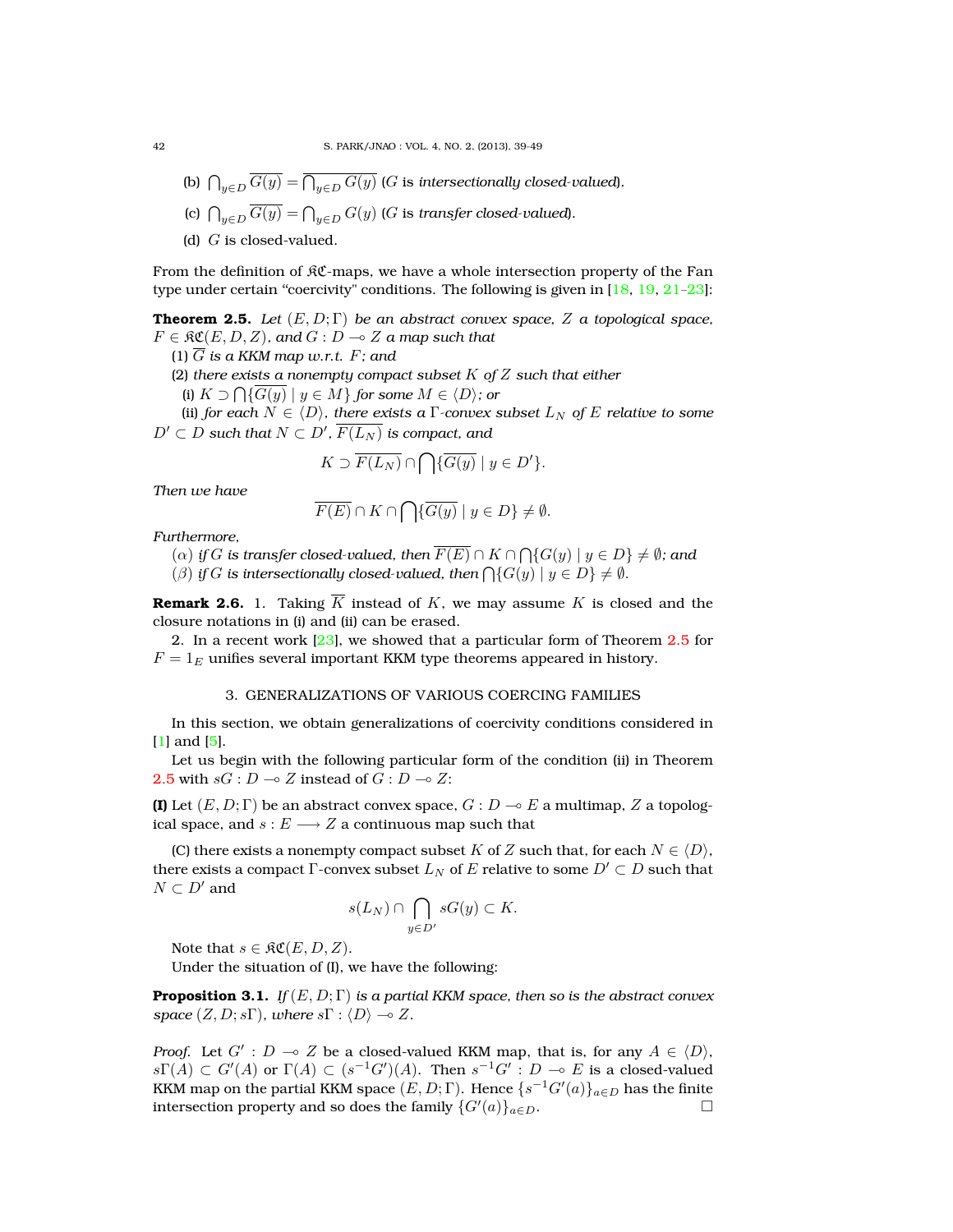Note that the proof of Proposition [3.1](#page-3-1) also hods for open-valued KKM maps and for KKM spaces.

<span id="page-4-0"></span>**Proposition 3.2.** *The set*  $s(L_N)$  *is a compact*  $s\Gamma$ *-convex subset of*  $(Z, D; s\Gamma)$ *.* 

*Proof.* Since  $L_N$  is compact and s is continuous,  $s(L_N)$  is compact. Since  $L_N$  is Γ-convex relative to some  $D' \subset D$  such that  $N \subset D'$ , for any  $A \in \langle D' \rangle$ , we have  $\Gamma(A) \subset L_N$  and hence  $s\Gamma(N) \subset s(L_N)$ . Therefore,  $s(L_N)$  is  $s\Gamma$ -convex relative to  $D' \subset D$ .

In 2011, Chebbi et al. [\[5\]](#page-9-1) introduced the notion of coercing family in L-spaces for a given map as follows:

**(II)** Let D be an arbitrary set in an L-space  $(E, \Gamma)$ , Z a topological space, and  $s: E \longrightarrow Z$  a continuous map. A family  $\{(C_a, K)\}_{a \in E}$  is said to be L-coercing for a map  $F: D \longrightarrow Z$  with respect to s if

(i)  $K$  is a compact subset of  $Z$ ;

(ii) for each  $N \in \langle D \rangle$ , there exists a compact L-convex set  $L_N$  in E containing N such that

$$
x \in L_N \Rightarrow C_x \cap D \subset L_N \cap D;
$$

$$
(iii) \{x \in E \mid s(x) \in \bigcap_{y \in C_x \cap Z} F(y)\} \subset s^{-1}(K).
$$

**Proposition 3.3.** *Definition* (II) *implies* (I)*.*

*Proof.* Under the situation of (II), note that  $(E, D; \Gamma)$  is a G-convex space and hence a (partial) KKM space. Let  $G := s^{-1}F : D \multimap E$  and, for any  $N \in \langle D \rangle$ , we have a compact Γ-convex subset  $L_N$  of E containing N. Choose an  $x \in L_N$  and let  $D' \equiv (C_x \cap D) \cup N \subset L_N \cap D$  by (ii) (and Remark 1 in [\[3\]](#page-9-2)). Then  $L_N$  is Γ-convex relative to  $D' \subset D$  containing N. Moreover, by (iii),

$$
x \in \bigcap_{y \in D'} G(y) = \bigcap_{y \in C_x \cap D} s^{-1} F(y) \subset s^{-1}(K).
$$

Hence

$$
s(x) \in s(L_N) \cap \bigcap_{y \in D'} sG(y) \subset K.
$$

Therefore (I) holds.  $\Box$ 

Motivated by [\[1\]](#page-9-0), we define the following:

**(III)** Let  $(E, D; \Gamma)$  be an abstract convex space and Z a topological space. We say that a map  $G: D \multimap Z$  has a *coercing family*  $\{ (D_i, K_i) \}_{i \in I}$  if and only if

(1) for each  $i \in I$ ,  $K_i$  is a compact subset of Z and  $D_i \subset D$  such that, for each  $N\in\langle D\rangle,$  there exist a compact subset  $L^i_N$  of  $E$  that is  $\Gamma$ -convex relative to  $D_i\cup N;$ (2) for each  $i \in I$ , there exists  $k \in I$  with  $\bigcap_{y \in D_k} F(y) \subset K_i$ .

This definition improves the following coercivity in the sense of Ben-El-Mechaiekh, Chebbi, and Florenzano in [\[1\]](#page-9-0);

**(IV)** [\[1\]](#page-9-0) Consider a subset X of a Hausdorff topological vector space and a topological space  $Z.$  A family  $\{(D_i,K_i)\}_{i\in I}$  of pairs of sets is said to be *coercing* for a map  $F: X \longrightarrow Z$  if and only if:

(i) for each  $i \in I$ ,  $D_i$  is contained in a compact convex subset of X, and  $K_i$  is a compact subset of Z;

(ii) for each  $i, j \in I$ , there exists  $k \in I$  such that  $D_i \cup D_j \subset D_k$ ;

(iii) for each  $i \in I$ , there exists  $k \in I$  with  $\bigcap_{x \in D_k} F(x) \subset K_i$ .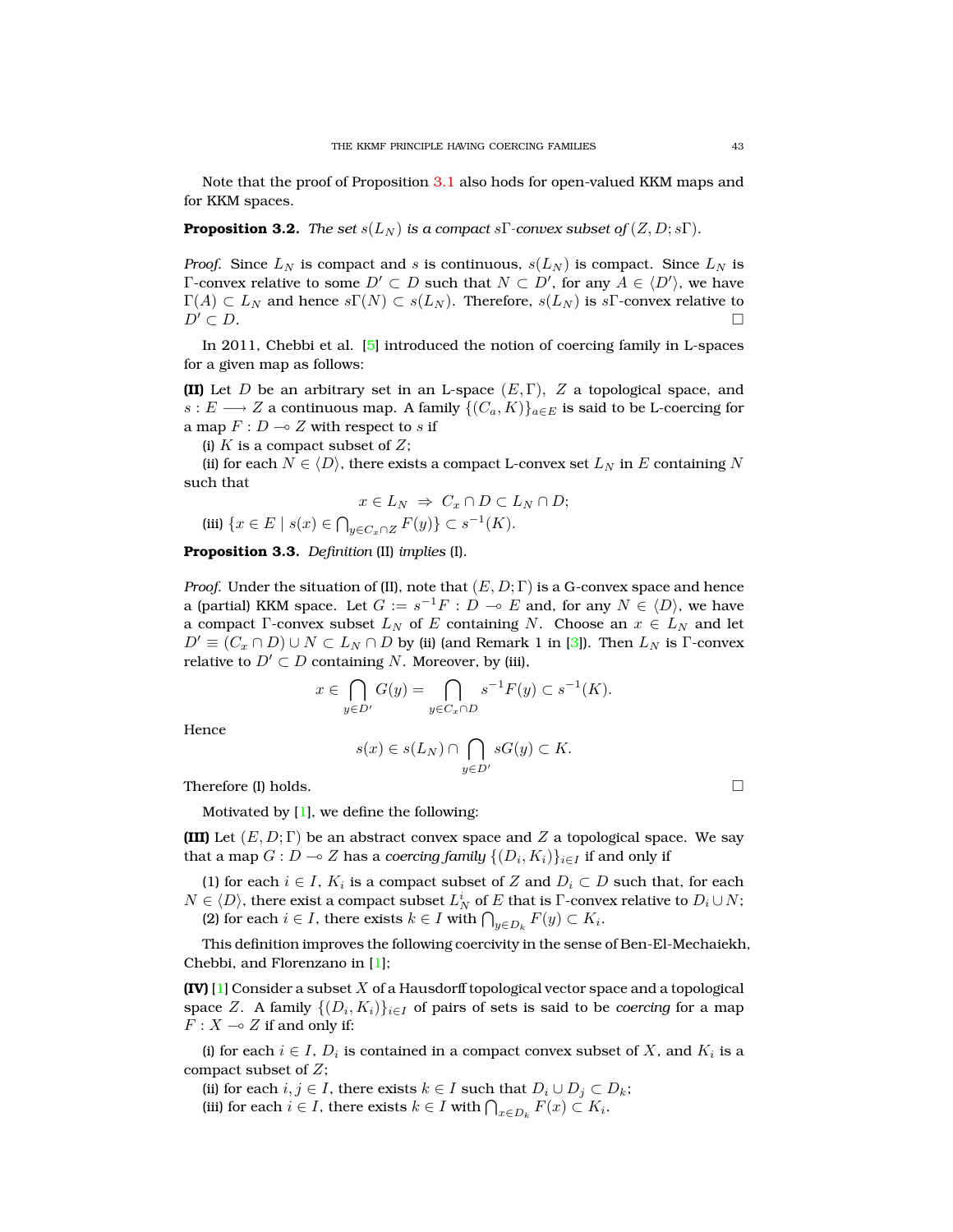If I is a singleton, the family is called a *single* coercing family.

**Remark 3.4.** In [\[1\]](#page-9-0), it is noted that the condition (iii) holds *if and only if* the "dual" map  $\Phi: Z \to X$  of F, defined by  $\Phi(z) = X \setminus F^{-}(z), z \in Z$  verifies (iii)'  $\forall i \in I, \exists k \in I, \ \forall z \in Z \setminus K_i, \ \Phi(z) \cap C_k \neq \emptyset.$ 

In [\[1\]](#page-9-0), there are given several deep examples of condition (iii)' related to an exceptional family, an escaping sequence, an attracting trajectory, and others.

**Remark 3.5.** In [\[5\]](#page-9-1), it is shown that L-coercing families in (II) contain coercing families in the sense of (IV).

Here we show that (III) is equivalent to a particular case of the coercivity (I) for abstract convex spaces:

**Proposition 3.6.** *Let*  $(E, D; \Gamma)$  *be an abstract convex space. A map*  $G: D \to E$ *admits a coercing family in the sense of (III) if and only if the coercivity* (I) *with*  $E = Z$ *and*  $s = 1_E$  *holds.* 

*Proof.* When I is a singleton, then the existence of a coercing family implies the coercivity (I) with  $E = Z$  and  $s = 1<sub>E</sub>$ .

Conversely, choose an arbitrary  $i \in I$  and let  $K := K_i$ . For an  $N \in \langle D \rangle$ , let  $D' := D_k \cup N$  with  $D_k$  in (III)(2). Since there exists a compact  $\Gamma$ -convex subset  $L_N := L_N^k$  of  $E$  relative to  $D'$ , by (III)(2) again, we have

$$
L_N \cap \bigcap_{y \in D'} F(y) \subset L_N \cap \bigcap_{y \in D_k} G(y) \subset K.
$$

Therefore, the coercivity condition (I) with  $E = D$  and  $s = 1_E$  holds.

Note that all of (I)-(IV) are examples of the coercivity (ii) in Theorem [2.5.](#page-3-0)

# 4. GENERALIZATIONS OF THE KKM THEOREM

In this section, we show that better forms of KKM theorems in [\[1\]](#page-9-0) and [\[5\]](#page-9-1) can be deduced from the KKM theorem [2.5](#page-3-0) on abstract convex spaces.

<span id="page-5-0"></span>**Theorem 4.1.** *Let* (E, D; Γ) *be an abstract convex space,* Z *an arbitrary topological space and*  $G : D \multimap Z$  *a closed-valued multimap. Suppose that there exists a continuous map*  $s : E \longrightarrow Z$  *such that:* 

(1) *the multimap*  $R : D \multimap E$  *defined by*  $R(y) := s^{-1}(G(y))$  *is KKM*;

(2) *the coercivity condition* (I) *holds for R instead of G.*

*Then we have*  $K \cap \bigcap_{y \in D} G(y) \neq \emptyset$ *.* 

*Proof.* We apply Theorem [2.5](#page-3-0) with  $F := s$ .

(1) Since  $s^{-1}G$  is a closed-valued KKM map by (1),  $\Gamma_A \subset R(A) = s^{-1}G(A)$  and  $s\Gamma_A \subset sR(A) = G(A)$  for all  $A \in \langle D \rangle$ . Therefore  $\overline{G}$  is a KKM map w.r.t. s.

(2) Condition (2) implies (ii) in Theorem [2.5](#page-3-0) with  $F := s$  and  $G := sR$ .

Therefore, by the case (ii) of Theorem [2.5,](#page-3-0) we have

$$
s(E) \cap K \cap \bigcap_{y \in D} sR(y) \neq \emptyset.
$$

This implies the conclusion.

The main theorem of  $[5]$  is the particular case of Theorem [4.1](#page-5-0) under the assumption of (II) as follows: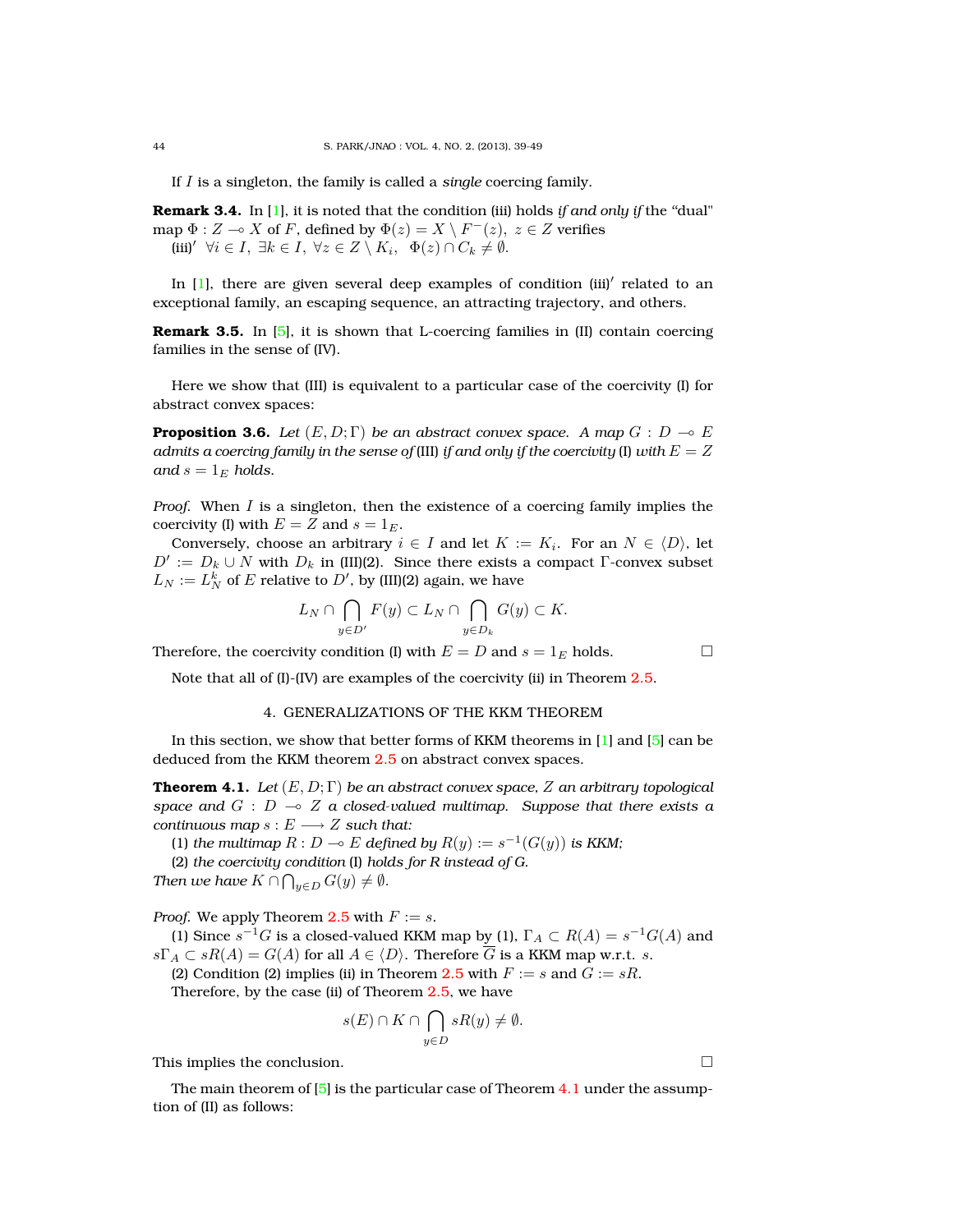**Corollary 4.2.** *[\[5\]](#page-9-1) Let* D *be an arbitrary set in the L-space* (E, Γ)*,* Z *an arbitrary topological space and*  $F: D \to Z$  *a map with quasi-compactly closed values. Suppose that there exists a continuous function*  $s : E \longrightarrow Z$  *such that:* 

(1) *the map*  $R: D \to E$  *defined by*  $R(y) = s^{-1}(F(y))$  *is KKM*;

(2) *there exists an L-coercing family for* F *with respect to* s *as in* (II)*. Then*  $K \cap \bigcap_{x \in D} F(x) \neq \emptyset$ .

The main theorem of [\[1\]](#page-9-0) is the particular case  $s = 1<sub>Y</sub>$  of Theorem [4.1](#page-5-0) under the assumption of (IV) as follows:

**Corollary 4.3.** *[\[1\]](#page-9-0) Let* E *be a Hausdorff topological vector space,* Y *a convex subset of*  $E$  *,*  $X$  *a non-empty subset of*  $Y$  *, and*  $F : X \to Y$  *a KKM map with compactly closed (in Y ) values. If*  $F$  *admits a coercing family in the sense of (IV), then*  $\bigcap_{x\in X} F(x)\neq \emptyset$ *.* 

**Corollary 4.4.** *From the above corollaries, we notice the following:*

*1. The quasi-compactly closed sets are compactly closed sets in modern usage and can be replaced by mere closed sets by adopting compactly generated extension of the original topology.*

*2. Our proofs are based on Theorem [2.5](#page-3-0) and different from that of [\[1\]](#page-9-0) and [\[3\]](#page-9-2).*

*3. In view of (III), condition (ii) in (IV) of a coercing family is redundant.*

*4. The existence of a coercing family (IV) is simply equivalent to that of a single coercing family.*

*5. In Corollaries 4.2 and 4.3,* F *can be transfer closed-valued or intersectionally closed-valued.*

*6. As was noted in [\[1\]](#page-9-0), if the coercing family is single, then Corollary 4.3 reduces to the 1984 KKM theorem 4 of Fan [\[9\]](#page-9-9) which in turn generalizes the KKMF principle.*

#### 5. GENERALIZATIONS OF THE FAN-BROWDER FIXED POINT THEOREMS

In this section, we show that better forms of the Fan-Browder fixed point theorems in [\[1\]](#page-9-0) and [\[5\]](#page-9-1) can be deduced from the KKM theorem [2.5](#page-3-0) on abstract convex spaces.

From Theorem [2.5,](#page-3-0) we also obtain the following Fan-Browder type alternative:

<span id="page-6-0"></span>**Theorem 5.1.** *Let*  $(E, D; \Gamma)$  *be a partial KKM space, and*  $S : E \to D$ ,  $T : E \to E$ *maps satisfying*

(1)  $S^-(y)$  *is open for each*  $y \in D$ ;

(2)  $T(x) \supseteq \text{co}_{\Gamma} S(x)$  *for each*  $x \in E$ *.* 

*Suppose that there exists a nonempty compact subset* K *of* E *satisfying*

(3) *for each*  $N \in \langle D \rangle$ *, there exist*  $D' \subset D$  *containing* N *and a compact* Γ*-convex subset*  $L_N$  *of*  $E$  *relative to*  $D'$  *such that* 

$$
L_N \cap \bigcap \{ E \setminus S^-(y) \mid y \in D' \} \subset K.
$$

*Then either* (a) *S has a maximal element*  $x_0 \in K$ *, that is,*  $S(x_0) = \emptyset$ *; or* (b) *T has a fixed point*  $x_1 \in E$ *, that is,*  $x_1 \in T(x_1)$ *.* 

*Proof.* Suppose T has no fixed point. Define a map  $G: D \to E$  by

$$
G(y) := E \setminus S^-(y) = \{ x \in E \mid y \notin S(x) \}, \ y \in D.
$$

Then  $G$  is closed-valued. Moreover,  $G$  is a KKM map.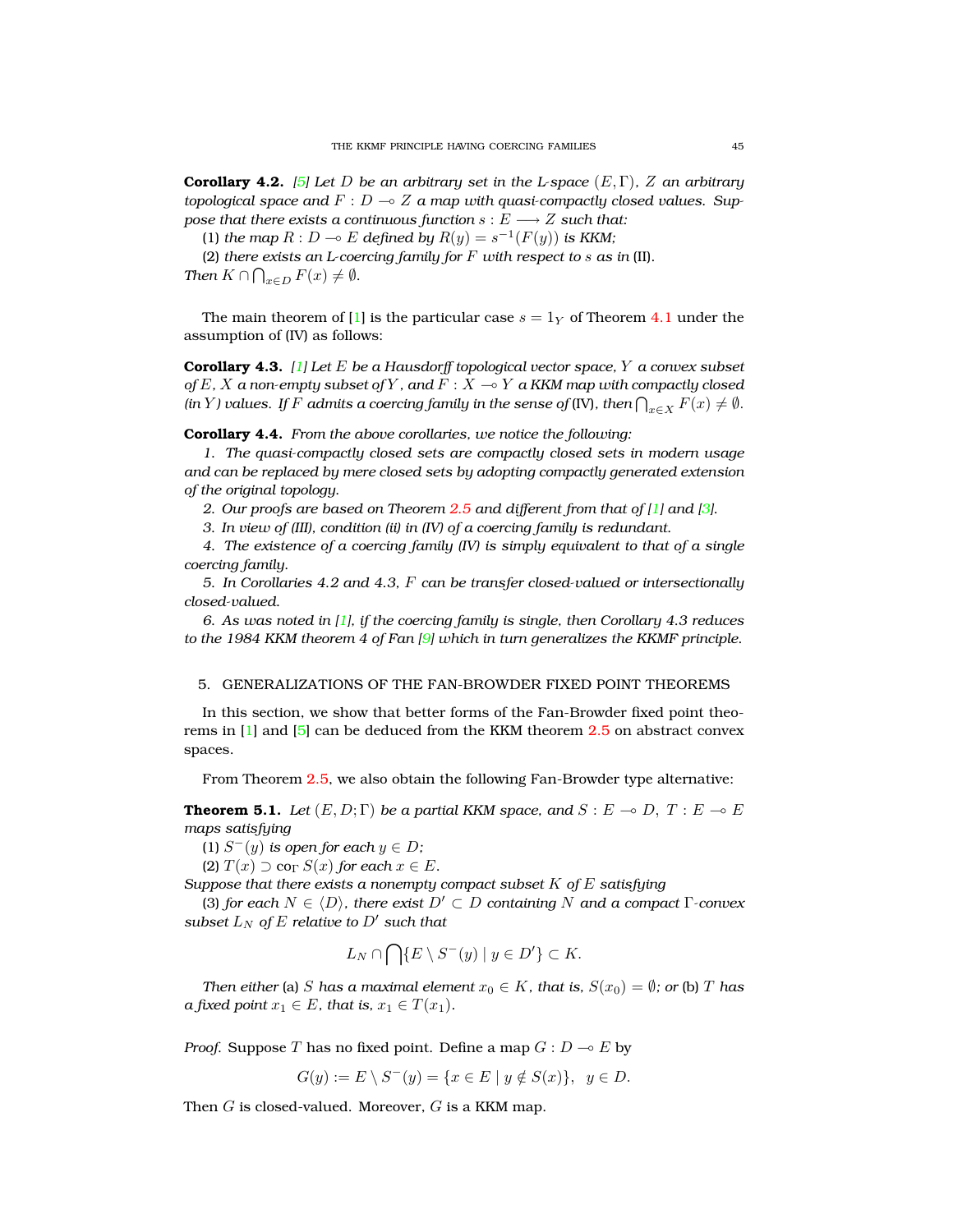In fact, suppose on the contrary that there exists an  $N \in \langle D \rangle$  such that  $\Gamma_N \not\subset \mathbb{R}^N$  $G(N)$ ; that is, there exists an  $x \in \Gamma_N$  such that  $x \notin G(y)$  for all  $y \in N$ . In other words,  $N \in \langle D \setminus G^{-}(x) \rangle$  and

$$
y \notin G^-(x) \Leftrightarrow x \notin G(y) = E \setminus S^-(y) \Leftrightarrow x \in S^-(y) \Leftrightarrow y \in S(x)
$$

for all  $y \in N$ . Hence  $N \subset S(x)$  and, by (2), we have  $x \in \Gamma_N \subset T(x)$ . This is a contradiction.

Note that (3) implies condition (ii) of Theorem [2.5](#page-3-0) with  $E = D$  and  $s = 1_E \in$  $\mathcal{RC}(E, D, E)$  since  $(E, D; \Gamma)$  is a partial KKM space. Therefore, by Theorem [2.5,](#page-3-0) we have  $K \cap \bigcap_{y \in D} G(y) \neq \emptyset$ .

Then we have an  $x_0 \in K$  and  $x_0 \in G(y) = E \setminus S^-(y)$  or  $y \notin S(x_0)$  for all  $y \in D$ . Hence S has a maximal element  $x_0 \in K$ .

From Theorem [5.1,](#page-6-0) we obtain the following fixed point result [\[1\]](#page-9-0):

**Corollary 5.2.** *[\[1\]](#page-9-0) Let* X *be a non-empty convex subset of a Hausdorff topological vector space and let*  $\Phi : X \to X$  *be a map with open fibers (in X) and non-empty values. If* Φ *admits a single coercing family in the sense of* (IV) *satisfying* (iii)<sup>0</sup> *, then the map*  $co(\Phi)$  *has a fixed point.* 

*Proof.* We will use Theorem [5.1](#page-6-0) with  $E = D = X$ ,  $\Gamma = \text{co}, S = \Phi$ ,  $T = \text{co}(\Phi)$ . Since  $\Phi$  has non-empty values, it does not have a maximal element. Now it suffices to show that  $(iii)'$  implies condition (3) of Theorem  $5.1$ .

Suppose K is a compact subset of X and C is contained in a compact convex subset L of X. Let  $N \in \langle X \rangle$ . Since X is a convex subset of a Hausdorff topological vector space, there exists a compact convex subset  $L_N$  of  $X$  containing  $D':=L\cup N.$ Note that  $\Phi(x) \cap D' \supset \Phi(x) \cap C \neq \emptyset$  for all  $x \in X \setminus K$  by (iii)', that is,

$$
x \in X \setminus K \Rightarrow \Phi(x) \cap D' \neq \emptyset \Rightarrow \exists y \in \Phi(x) \cap D' \Rightarrow x \in \Phi^-(y), \exists y \in D'.
$$

Now we have

$$
x \in L_N \cap \bigcap_{y \in D'} (X \setminus \Phi^-(y)) \Rightarrow x \in X \setminus \Phi^-(y), \ \forall y \in D' \Rightarrow x \notin \Phi^-(y), \ \forall y \in D'.
$$

Therefore,  $x \notin X \setminus K$  and hence  $x \in K$ . So condition (3) of Theorem [5.1](#page-6-0) holds.  $\Box$ 

Now we can obtain an equivalent variant of Theorem [5.1:](#page-6-0)

<span id="page-7-0"></span>**Corollary 5.3.** *Let*(E, D; Γ) *be a partial KKM space,* Z *an arbitrary topological space* and  $G : D \multimap Z$ ,  $H : E \multimap Z$  *multimaps. Suppose that there exists a continuous*  $map s : E \longrightarrow Z$  *such that:* 

(1)  $G(y)$  *is open for each*  $y \in D$ ;

(2)  $s^{-1}H(x) \supset \text{co}_{\Gamma}G^{-}s(x)$  for each  $x \in E$ .

*Suppose that there exists a nonempty compact subset* K *of* E *satisfying*

(3) *for each*  $N \in \langle D \rangle$ *, there exist*  $D' \subset D$  *containing* N *and a compact* Γ*-convex subset*  $L_N$  *of*  $E$  *relative to*  $D'$  *such that* 

$$
s(L_N) \cap \bigcap \{ Z \setminus s^{-1}G(y) \mid y \in D' \} \subset K.
$$

*Then either* (a)  $G^-s$  *has a maximal element*  $x_0 \in E$ *, that is,*  $G^-s(x_0) = \emptyset$ *; or* (b)  $s^{-1}H$  has a fixed point  $x_1 \in E$ , that is,  $s(x_1) \in H(x_1)$ .

*Proof.* In view of Propositions [3.1](#page-3-1) and [3.2,](#page-4-0)  $(Z, D; s\Gamma)$  is a partial KKM space and  $s(L_N)$  is a compact  $s\Gamma$ -convex subset relative to  $D'.$  We apply Theorem  ${\bf ??}$  replacing  $(E, D; \Gamma)$  by  $(Z, D; s\Gamma)$ ,  $S := G^-s$  and  $T := s^{-1}H$ . Then

(1)  $S^- = s^{-1}G$  is open-valued since so is G and s is continuous.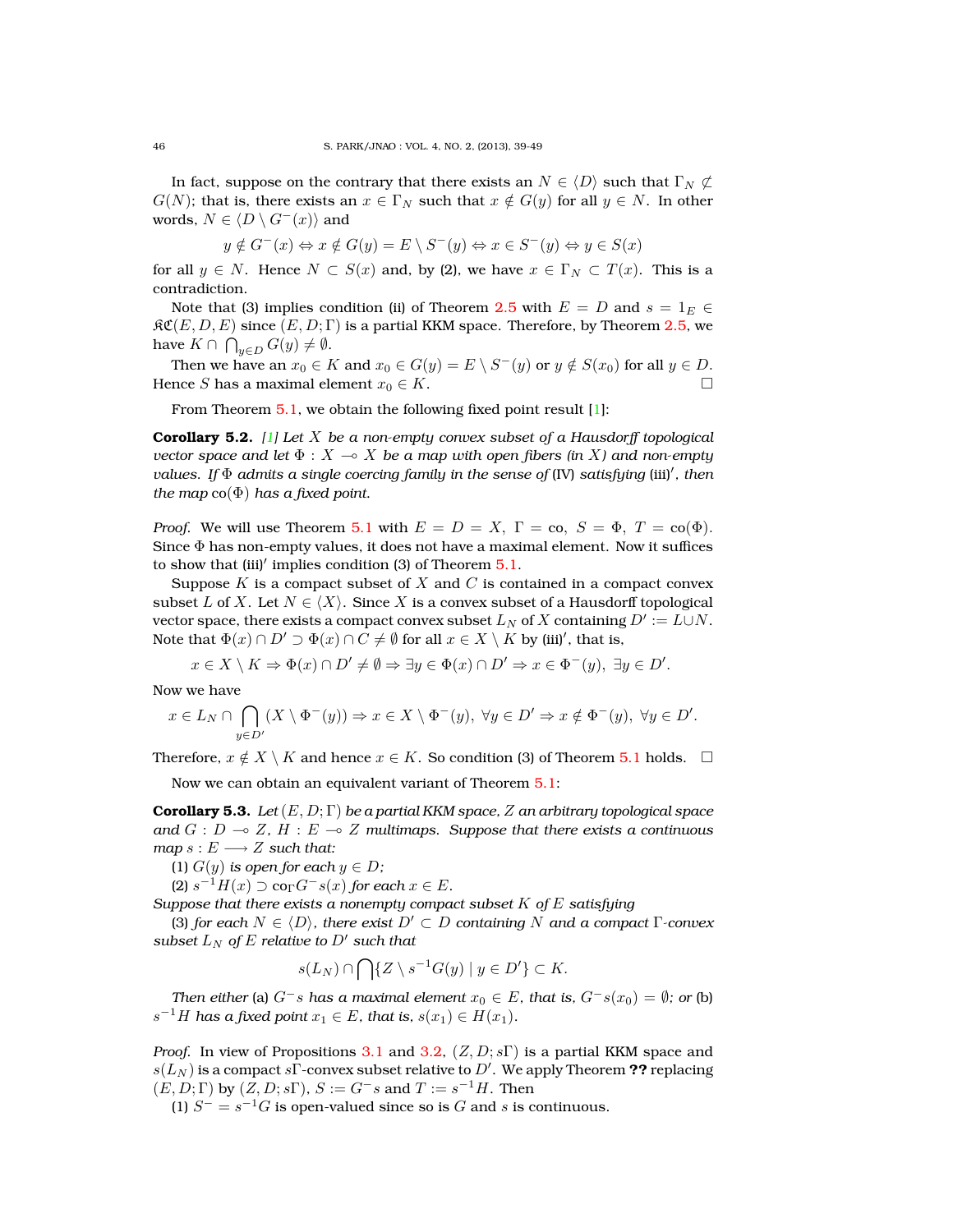(2)  $T(x) = s^{-1}H(x) \supset \text{co}_{\Gamma}G^{-}s(x) = \text{co}_{\Gamma}S(x)$  for each  $x \in E$ . (3) Condition (3) of Theorem [5.1](#page-6-0) with  $S^- = s^{-1}G$  holds. Therefore, by Theorem [5.1,](#page-6-0) the conclusion follows.  $\Box$ 

**Remark 5.4.** Note that we deduced Corollary [5.3](#page-7-0) from Theorem [5.1.](#page-6-0) Conversely, Corollary [5.3](#page-7-0) for  $E = Z$  and  $s = 1_E$  reduces to Theorem [5.1.](#page-6-0)

The following is Theorem 2 in [\[5\]](#page-9-1):

**Corollary 5.5.** *[\[5\]](#page-9-1)* Let  $(X; \Gamma)$  be an L-space, Z an arbitrary topological space, s:  $X \longrightarrow Z$  *a continuous map and*  $S : X \longrightarrow Z$  *a multimap such that:* 

(i) *for each*  $x \in X$ ,  $S(x)$  *is quasi-compactly open in*  $Z$ *;* 

(ii) *for each*  $z \in Z$ ,  $S^{-1}(z)$  *is nonempty and L-convex*;

(iii) *there exists an L-coercing family*  $\{(C_x, K)\}_{x \in X}$  *for the map*  $Q(x) = Z \setminus S(x)$ *with respect to* s*.*

*Then there exists*  $x_0 \in X$  *such that*  $s(x_0) \in S(x_0)$ *. In particular, if* s *is the identity map, then* S *has a fixed point.*

*Proof.* Put 
$$
E = D = X
$$
 and  $G = H = S$  in Corollary 5.3.

As was noted in  $[1]$ , Theorems in Sections 4 and 5 can be used to extend existing results on various equilibrium problems, solvability of complementarity problems, existence of zero on non-compact domains, and existence of equilibria for qualitative games and abstract economies.

#### 6. COMMENTS ON GENERAL MINIMAX INEQUALITIES AND APPLICATIONS

It is well-known that any KKM type theorem can be reformulated equivalently to the Fan-Browder type fixed point theorems, matching theorems, minimax inequalities, and so on.

In this section, we indicate that results of Chebbi in  $[3, 4]$  $[3, 4]$  $[3, 4]$  can be improved following our preceding arguments.

The following is a KKM type minimax inequality given in Theorem 5.3 in [\[22\]](#page-10-6)

<span id="page-8-0"></span>**Theorem 6.1.** *[\[22\]](#page-10-6)* Let  $(E, D; \Gamma)$  *be a partial KKM space. Let*  $f : E \times D \longrightarrow \overline{\mathbb{R}}$  *be an extended real-valued function and*  $\gamma \in \overline{\mathbb{R}}$  *such that* 

(1) *for each*  $y \in D$ ,  $\{x \in E \mid f(x, y) \leq \gamma\}$  *is intersectionally closed* [*resp., transfer closed*]*;*

(2) *for each*  $N \in \langle D \rangle$  *and*  $x \in \Gamma_N$ *,*  $\min\{f(x,y) \mid y \in N\} \leq \gamma$ *; and* 

*Suppose that there exists a nonempty compact subset* K *of* E *satisfying*

(3) *for each*  $N \in \langle D \rangle$ *, there exist*  $D' \subset D$  *containing* N *and a compact* Γ*-convex subset*  $L_N$  *of*  $E$  *relative to*  $D'$  *such that* 

$$
L_N \cap \bigcap_{y \in D'} \{x \in E \mid f(x, y) \le \gamma\} \subset K.
$$

*Then* (a) *there exists*  $a\,\hat{x} \in E$  [*resp.,*  $\hat{x} \in K$ ] *such that* 

$$
f(\hat{x}, y) \le \gamma
$$
 for all  $y \in D$ ; and

(b) *if*  $E = D$  and  $\gamma = \sup_{x \in E} f(x, x)$ , then we have the minimax inequality:

$$
\inf_{y \in E} \sup_{x \in E} f(x, y) \le \sup_{x \in E} f(x, x).
$$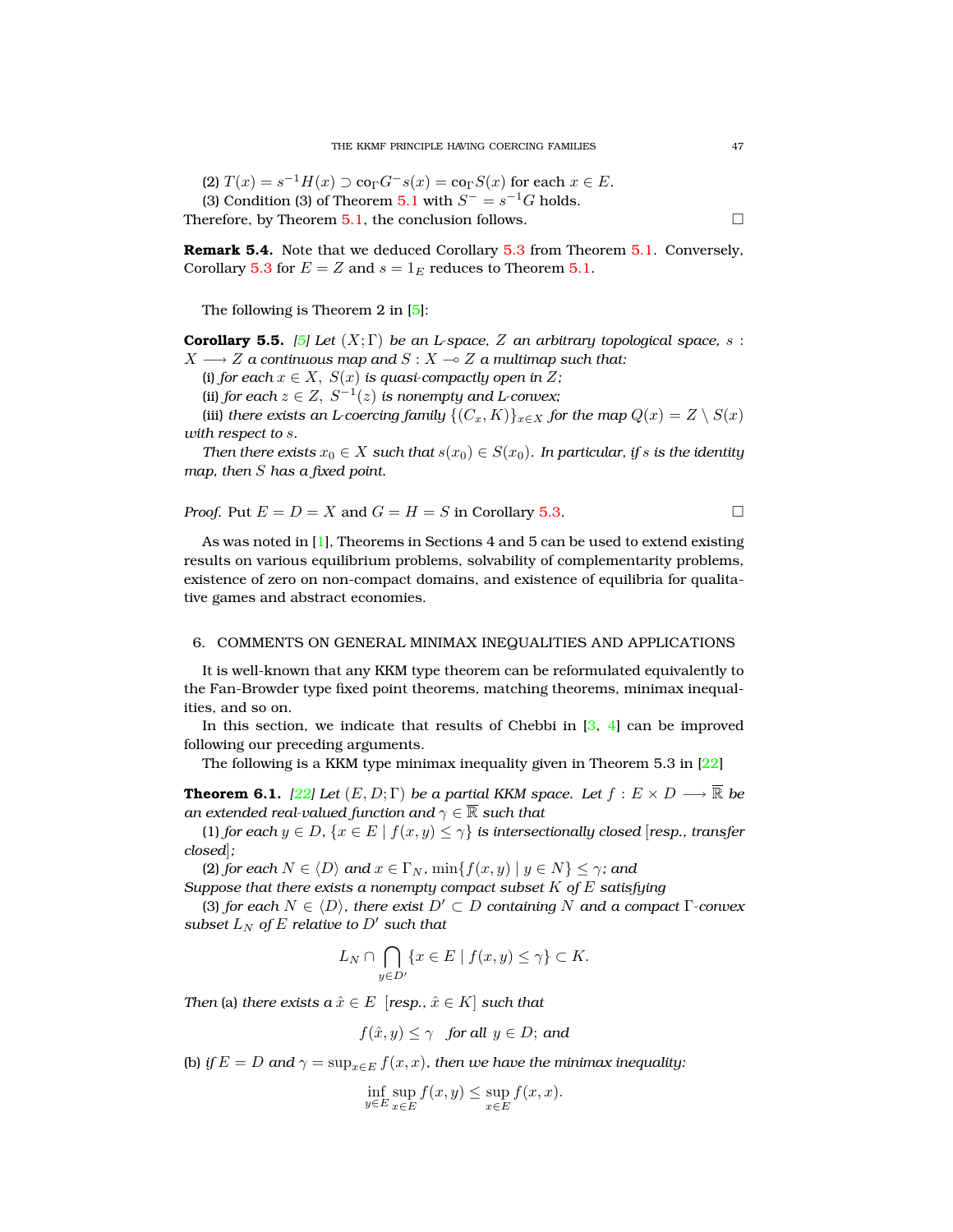**Corollary 6.2.** *[\[3\]](#page-9-2)* Let X be a nonempty convex subset of a t.v.s. E, and  $f: X \times Y$  $X \longrightarrow \mathbb{R}$  *be a function satisfying* 

(i)  $f$  *is l.s.c. in the first variable on each compact convex subsets of*  $X$ ;

- (ii) *for each*  $A \in \langle X \rangle$ *,*  $\sup_{x \in \text{co } A} \min_{y \in A} f(x, y) \leq 0$ *; and*
- (iii) *the coercivity condition* (IV) *with*  $X = Z$  *and*

$$
F(y) := \{ x \in X \mid f(x, y) \le 0 \} \text{ for } y \in X.
$$

*Then there exists an*  $x_0 \in X$  *such that*  $f(x_0, y) \leq 0$  *for all*  $y \in X$ *.* 

*Proof.* Note that X can be regarded a convex space in the sense of Lassonde [\[11\]](#page-9-11) and endowed the compactly generated extension of of its original topology. Then (i) becomes simply " $f$  is l.s.c." and hence, condition (1) of Theorem  $6.1$  is satisfied. Moreover, it is clear that (ii) implies (2) of Theorem  $6.1$ . Further, (iii) implies the coercivity condition (I) in Section 3 with  $s = 1_E$  and  $G(y) := \{x \in E \mid f(x, y) \leq \gamma\}$ for  $y \in D$ . Therefore, the conclusion of Corollary 5.2 follows from Theorem [6.1\(](#page-8-0)a) with  $\gamma = 0$ .

Corollary 6.2 is applied to some equilibrium problems in [\[3\]](#page-9-2) and to some quasivariational inequalities in  $[4]$ . Note that Corollary 6.2 can be improved by adopting more general conditions (I)–(III) with  $s = 1_E$  and  $Z = E$ . Moreover, any interested reader can check that all results in  $\lceil 3 \rceil$  and  $\lceil 4 \rceil$  can be improved by applying Theorem [6.1](#page-8-0) instead of Corollary 6.2.

# **REFERENCES**

- <span id="page-9-0"></span>[1] H. Ben-El-Mechaiekh, S. Chebbi, M. Florenzano, *A generalized KKMF principle*, J. Math. Anal. Appl. **309** (2005), 583–590.
- [2] S. Y. Chang, *A generalization of KKM principle and its applications*, Soochow J. Math. **15** (1989), 7-17.
- <span id="page-9-2"></span>[3] S. Chebbi, *Minimax inequality and equilibria with a generalized coercivity*, J. Appl. Anal. **12** (2006), 117–125.
- <span id="page-9-10"></span>[4] S. Chebbi, *Some non-compact qusi-variational inequalities*, Nonlinear Anal. **71**(12) (2009), e1684–e1687.
- <span id="page-9-1"></span>[5] S. Chebbi, P. Gourdel, H. Hammami, *A generalization of Fan's matching theorem*, J. Fixed Point Theory Appl. **9** (2011), 117–124.
- <span id="page-9-5"></span>[6] J. Dugundji, A. Granas, *KKM maps and variational inequalities*, Ann. Scuola Norm. Sup. Pisa Cl. Sci. **5** (1978), 679-682.
- <span id="page-9-7"></span>[7] K. Fan, *A generalization of Tychonoff's fixed point theorem*, Math. Ann. **142** (1961), 305–310.
- <span id="page-9-8"></span>[8] K. Fan, *Fixed-point and related theorems for noncompact convex sets*, [ in: Game Theory and Related Topics (O.Moeshlin and D.Pallaschke, Eds.), pp.151–156, North-Holland, Amsterdam, 1979.
- <span id="page-9-9"></span>[9] K. Fan, *Some properties of convex sets related to fixed point theorems*, Math. Ann. **266** (1984), 519–537.
- <span id="page-9-4"></span>[10] B. Knaster, K. Kuratowski, S. Mazurkiewicz, *Ein Beweis des Fixpunktsatzes fur n-Dimensionale Simplexe ¨* , Fund. Math. **14** (1929), 132–137.
- <span id="page-9-11"></span>[11] M. Lassonde, *On the use of KKM multifunctions in fixed point theory and related topics*, J. Math. Anal. Appl. **97** (1983), 151-20l.
- <span id="page-9-6"></span>[12] S. Park, *Ninety years of the Brouwer fixed point theorem*, Vietnam J. Math. **27** (1999), 187–222.
- <span id="page-9-3"></span>[13] S. Park, *Remarks on* KC*-maps and* KO*-maps in abstract convex spaces*, Nonlinear Anal. Forum **12**(1) (2007), 29–40.